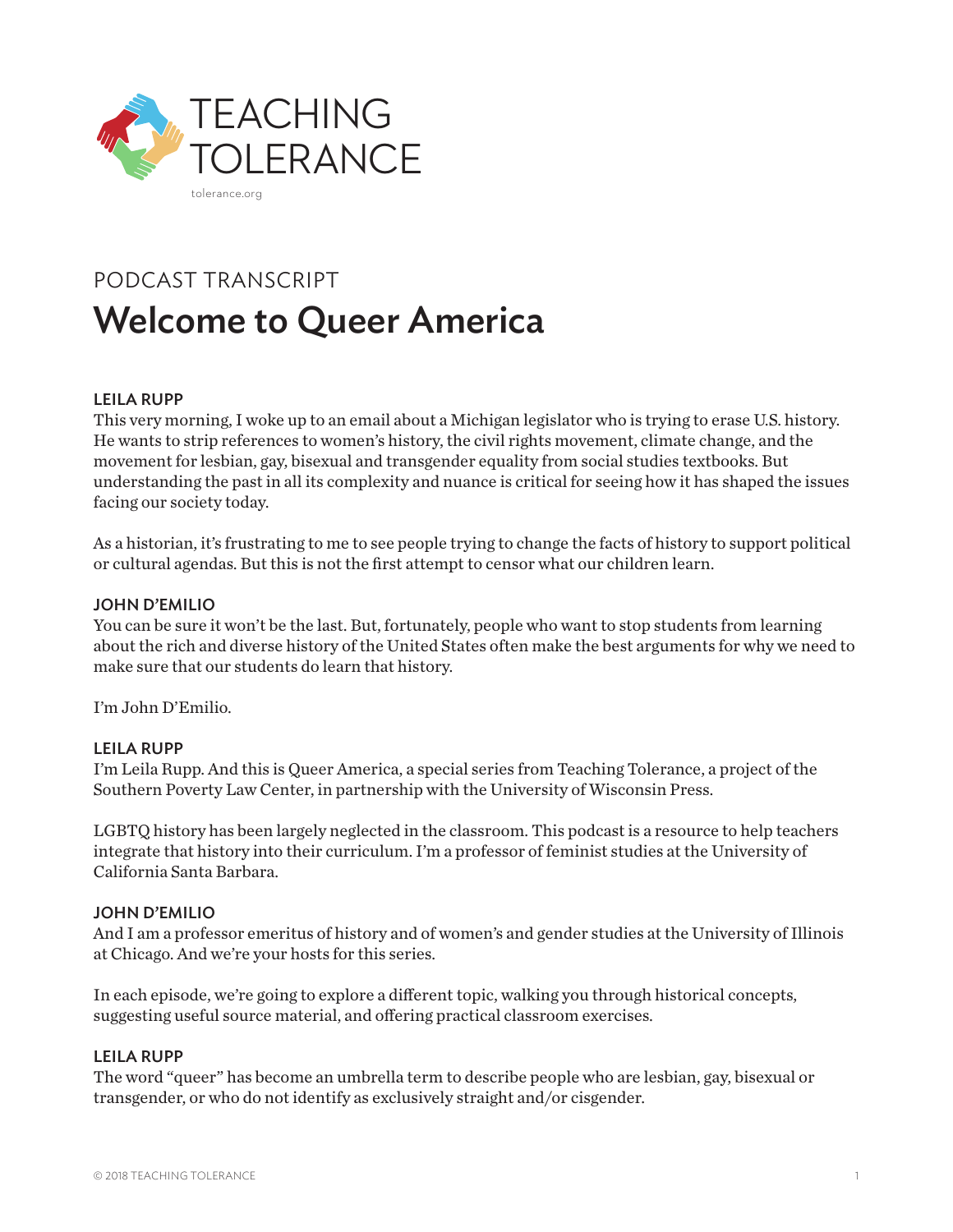LGBT—or even longer strings of letters, including Q for "queer" or "questioning," I for "intersex," and A for "ally" or "asexual"—make clear the diversity that exists under the "queer" umbrella. "Queer America" is an exploration of the history of sexual identity and gender identity in the United States.

# JOHN D'EMILIO

And we've asked some amazing scholars and educators to take a detailed look at important cultural touchstones, notable figures and political debates, and to suggest how you can incorporate them into an inclusive U.S. history curriculum.

Incorporating queer history doesn't just improve the climate for queer students. It means teaching better U.S. history to *all* of your students. Changing conceptions of gender and sexuality—throughout U.S. history—contribute important elements to the story of the American past and present. The development of queer identities, communities and social movements is woven into the evolution of regional differences and the growth of cities.

# LEILA RUPP

The collective resistance of sexual and gender minorities is as much a part of U.S. history as the struggles of other marginalized groups whose stories intersect with queer history. Learning queer history helps all of our students develop a more complex understanding of the whole of U.S. history.

## JOHN D'EMILIO

And knowing how things change is crucial to living in the present and working toward a better future.

## LEILA RUPP

Learning about lesbian, gay, bisexual and transgender history has the potential to transform the lives of students—both those who are part of the queer community and those who are not.

We know that bullying of students on the basis of sexual and gender identity is way too widespread, sometimes even driving young people to suicide.

A school climate study in California showed that any mention of queer people or issues in the classroom increases student safety and improves the climate for queer students.

Courageous queer students and their allies have worked tirelessly to make things better in the last decades, forming gay-straight alliances in many schools. But less progress has been made in what students learn, and that can make a difference.

## JOHN D'EMILIO

Talking with students about sexual identity and gender identity can be emotional and complex. This podcast is a resource to help you navigate those challenges so your students can develop a fuller understanding of the legacy and importance of queer history.

## LEILA RUPP

Returning to that Michigan legislator and his attempt to erase U.S. history, this is no time to erase the